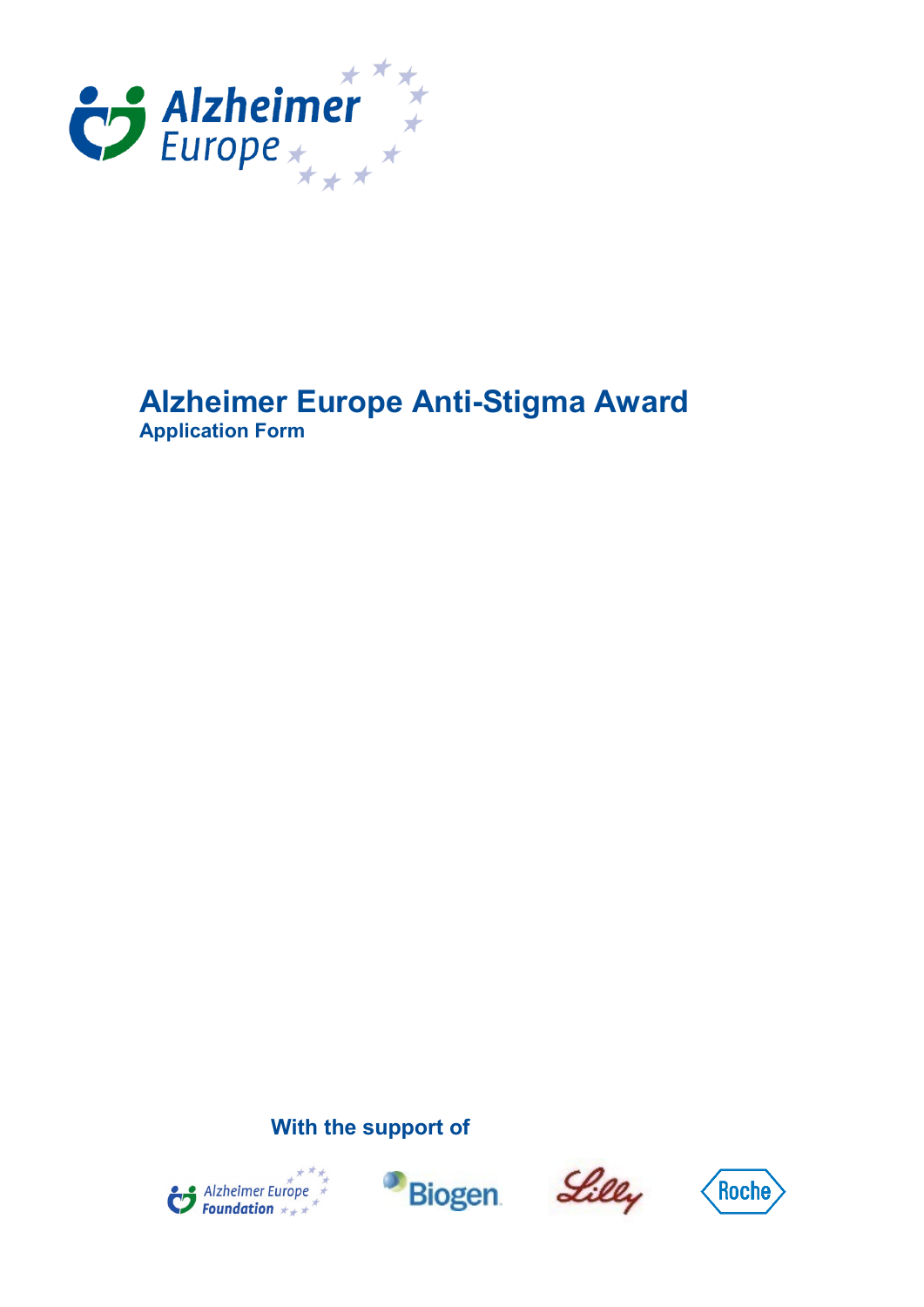

## **Contact Details**

| Name of the proposed initiative for<br>the Alzheimer Europe Award |  |
|-------------------------------------------------------------------|--|
| Name of organisation/indvidual                                    |  |
| <b>Full Address</b>                                               |  |
|                                                                   |  |
|                                                                   |  |
|                                                                   |  |
| Telephone                                                         |  |
| Fax                                                               |  |
| E-mail                                                            |  |
| Website                                                           |  |
| <b>Twitter</b>                                                    |  |
| Facebook                                                          |  |
| Instagram                                                         |  |
| Logo                                                              |  |
|                                                                   |  |
|                                                                   |  |
|                                                                   |  |

## **Information on anti-stigma initiative**

| What type of initiative is it? (tick box where appropriate): |                                                                                                              |  |
|--------------------------------------------------------------|--------------------------------------------------------------------------------------------------------------|--|
|                                                              | Project                                                                                                      |  |
|                                                              | Campaign                                                                                                     |  |
|                                                              | Film/Video                                                                                                   |  |
|                                                              | Publication                                                                                                  |  |
|                                                              | Year of the initiative                                                                                       |  |
| initiative                                                   | Please describe the aims of the                                                                              |  |
| of                                                           | How did the initiative address<br>stigma or promote a positive image<br>dementia or people with<br>dementia? |  |